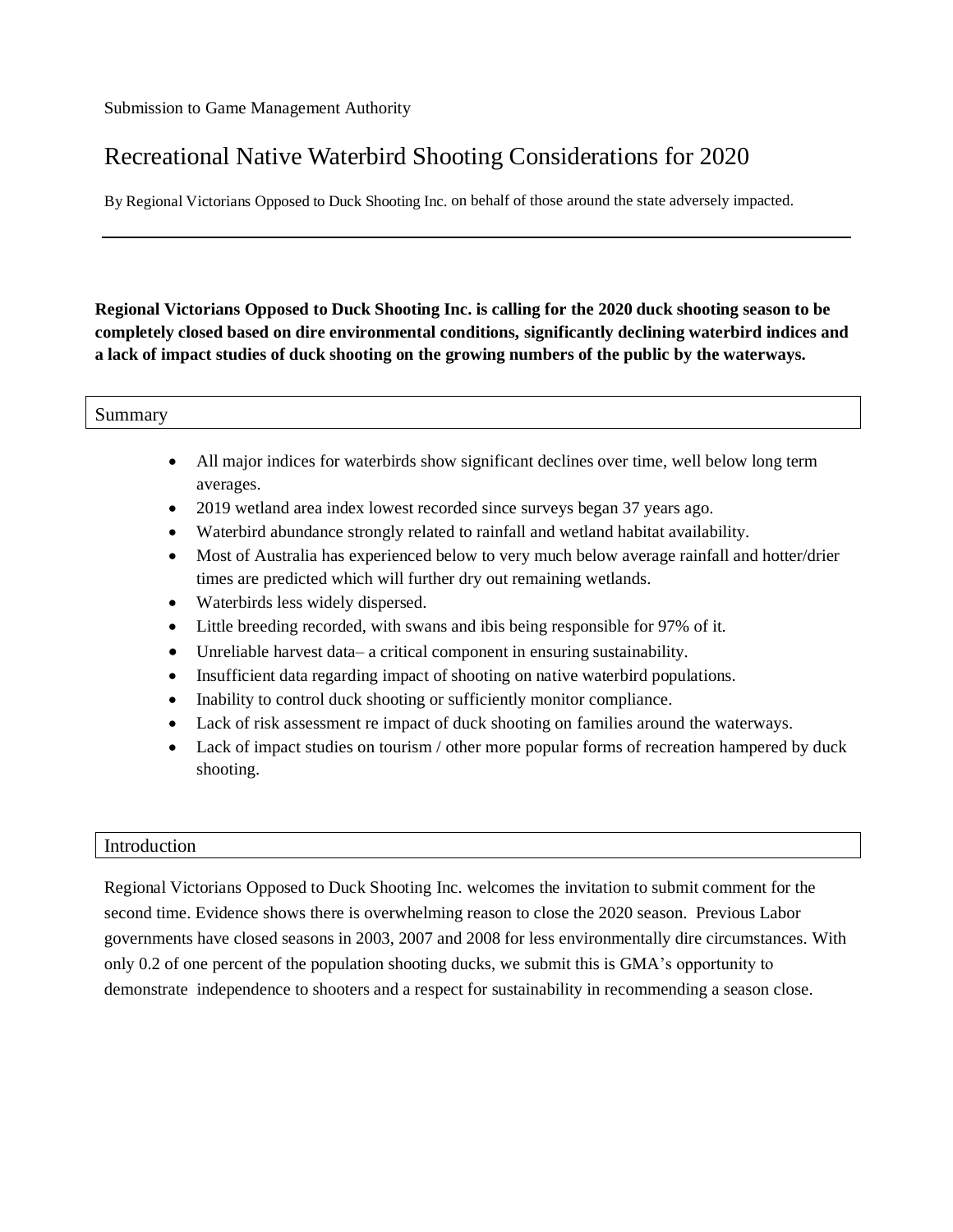#### Habitat, Distribution and Abundance

East Australia Annual Waterbird Survey "*the most significant piece of data on bird* numbers" *(Graeme Ford; GMA)*, is the most comprehensive, independent, professional scientific long term data set available.

## **There is a significant long term downward trend of all indices, continuing to be well below average with wetland habitats the lowest since surveys began 37 years ago. (***EAAWS)*



| Variable                            | 1983-2019 All years |                               |   |
|-------------------------------------|---------------------|-------------------------------|---|
|                                     | regression          |                               |   |
| Total waterbird<br>abundance        | decline             | $r^2 = 0.24$ , p=0.002        | c |
| Wetland area index                  | decline             | $r^2 = 0.24$ , p=0.002        | c |
| <b>Breeding index</b>               | decline             | $r^2$ =0.12, p=0.041          |   |
| <b>Breeding species</b><br>richness | decline             | r <sup>2</sup> =0.25, p=0.002 |   |

All major indices for waterbirds; total abundance, breeding index, number of species breeding and wetlands area index, show significant declines over time, well below long term averages.

The slight increase in bird abundances observed in the annual aerial survey is likely to be from birds being more visible in stressed situations (drought). Long term trends are more informative for predicting population status than year to year fluctuations (*as per p 35 & 42 of considerations document*).

Victorian storage levels have already decreased by 10% and are likely to decrease further with ongoing hot dry spells predicted, further stressing habitat for already struggling bird populations.

Reduced wetlands across states mean there is limited opportunity for large scale movement between north and south. This means birds which have sought refuge in Victoria's remaining wetlands will literally be "sitting ducks" for shooters if a season goes ahead, significantly impacting Australias native waterbird populations.

#### Environmental Conditions

**The dire situation of plummeting habitat, breeding and abundance indices, is further exacerbated by exceptionally dry weather with significant rainfall deficiencies and warmer temperatures in 2017/2018, set to continue into 2019.**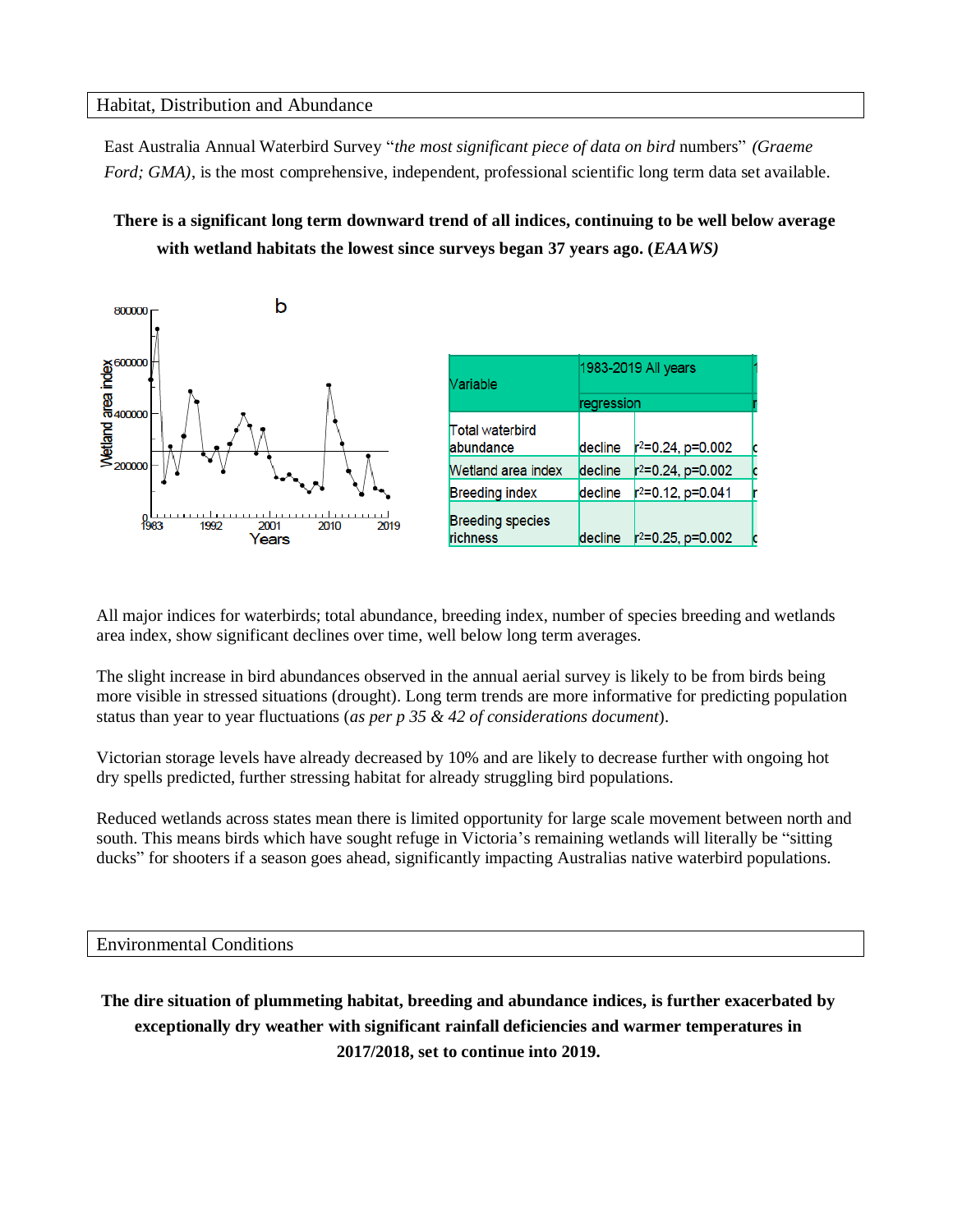Across the country, unprecedented drought and environmental conditions are adversely affecting our native waterbirds, many species unique to our country.

The Murray Darling Basin - a critical breeding habitat for waterbirds - has experienced its worst drought period in 120 years and many critical wetland systems in the Basin are dry.

The future is grim, with experts predicting worsening climatic conditions and worsening drought across Australia. The Bureau of Meteorology, the CSIRO and any number of scientific bodies are pointing out that climate change will produce more frequent and severe droughts in the years ahead. (*Michael Rowland for ABC News Breakfast July 2019*).

- https://www.abc.net.au/news/about/backstory/news-coverage/2019-07-20/australias-drought-crisis-is-still-a-real-andongoing-threat/11321564
- <https://edition.cnn.com/2019/01/31/asia/australia-heat-wave-analysis-intl/index.html>
- [https://www.haaretz.com/science-and-health/MAGAZINE-sheer-speed-of-global-warming-is-decimating-birds-say](https://www.haaretz.com/science-and-health/MAGAZINE-sheer-speed-of-global-warming-is-decimating-birds-say-scientists-1.6302093)[scientists-1.6302093](https://www.haaretz.com/science-and-health/MAGAZINE-sheer-speed-of-global-warming-is-decimating-birds-say-scientists-1.6302093)
- [https://www.smh.com.au/environment/conservation/waterbirds-at-risk-as-irrigation-saps-floods-in-murray-darling](https://www.smh.com.au/environment/conservation/waterbirds-at-risk-as-irrigation-saps-floods-in-murray-darling-wetland-20180702-p4zp09.html)[wetland-20180702-p4zp09.html](https://www.smh.com.au/environment/conservation/waterbirds-at-risk-as-irrigation-saps-floods-in-murray-darling-wetland-20180702-p4zp09.html)
- <https://www.birdlife.org/worldwide/news/how-will-climate-change-affect-bird-migration-our-scientists-explain>
- [https://www.australiangeographic.com.au/topics/wildlife/2018/11/going-extinct-by-neglect-the-state-of-australias](https://www.australiangeographic.com.au/topics/wildlife/2018/11/going-extinct-by-neglect-the-state-of-australias-threatened-birds/)[threatened-birds/](https://www.australiangeographic.com.au/topics/wildlife/2018/11/going-extinct-by-neglect-the-state-of-australias-threatened-birds/)

## Critical Sustainability Factors

*"To effectively manage game species it is important to quantify the numbers harvested" (ARI / GMA)*

- Insufficient and Unreliable Data of Bird Numbers Shot.
	- *I.* Estimates of numbers of birds shot are not only based on a small number of shooters then extrapolated out assuming the entire duck shooter base would be same, but reliant on shooters' memories and honesty. "*Estimates of total harvest should be interpreted with caution*" (*page 25 of Harvest Estimates)*
	- II. As confirmed by Graeme Ford CEO GMA, Estimates do not include birds shot and left behind including protected species, found most years by the public. As most waterways are not monitored, the true number of birds shot including protected species is likely much higher.
	- III. Harvest estimates also miss the secondary ripple effect of shooting on bird populations. Otherwise healthy birds of breeding age are shot, reducing the chances of population recovery. Monogamous pairs are impacted, resulting in surviving partners unlikely to recover and death of offspring.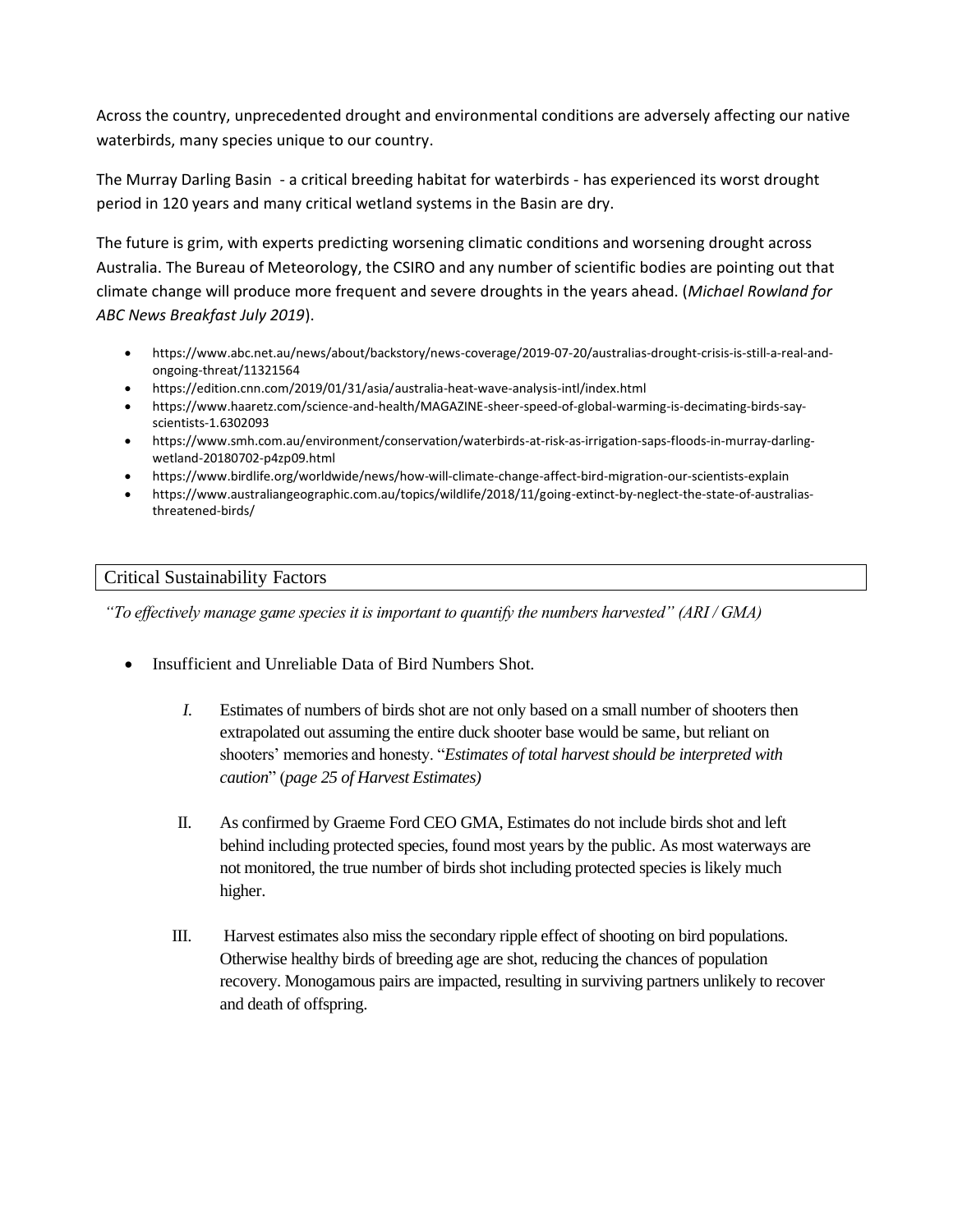- No account is given to the impact of duck shooting to migratory birds who are particularly vulnerable to climate change and disturbance. Shooting disturbance impacts their ability to feed and rest prior to their long journeys. Migratory birds are suffering particularly high levels of decline and Australia are under numerous International obligations to protect them [\(https://www.environment.gov.au/biodiversity/migratory-species/migratory-birds\)](https://www.environment.gov.au/biodiversity/migratory-species/migratory-birds).
- Lead is still used in duck shooting despite being illegal (as reported most years). Lead is extremely toxic to ecosystems, animals and people particularly women and children who consume even tiny traces. "*The literature suggests that significant insult to the brain of children occurs at very low levels and medical intervention with chelation fails to reverse such effects*". (emedicine.medscape.com/article/1174752) Until this serious health and safety risk can be resolved, further shooting seasons should be ceased under the precautionary principle.
- Birds are twice as vulnerable to climate change as mammals, an international team of scientists has concluded after checking 481 species in 987 populations around the world (*Global Change Biology, Zoological Society of London).*
- Non compliance. It is clear, whether authorities are present or not, duck shooting is not controllable. Some examples of the magnitude of waterbirds and protected species which are not accounted for in authorities "harvest statistics" are as follows. Sadly this is likely the tip of the iceberg as the vast majority of areas where duck shooting is allowed, are not monitored.
	- $\Rightarrow$  Box Flat 2013 "The bodies of about 760 game ducks and 155 non-game birds were left on the water at the Box Flat flood plains near Boort. The shooting happened on opening weekend of *duck season"*. (ABC March 2013)
	- Lake Toolondo 2016, "*The Andrews government is headed for a showdown in the courts over the illegal shooting of dozens of rare and threatened birds during the opening of duck season. The shooting occurred despite the presence of Victoria police and authorized compliance officers*". (The Age April 2016)
	- $\Rightarrow$  Kerang 2017, "Another 437 birds have been recovered this week including 44 threatened freckled *ducks from last weekend's massacre at the marshes in northwest Victoria, recognized as a RAMSAR wetland of international importance. The total number of illegally shot freckled ducks now stands at 112. The latest find takes the total number of birds gunned down in the opening weekend shooting spree to 1,247 and this was from just one of Victoria's wetlands. What happened on other wetlands?". (Medianet March 2017)*
	- $\Rightarrow$  This year (2019) despite record low numbers of duck shooters, over 30 instances of hunting / *firearm related offences were reported just at the few waterways authorities happened to be at on opening weekend.*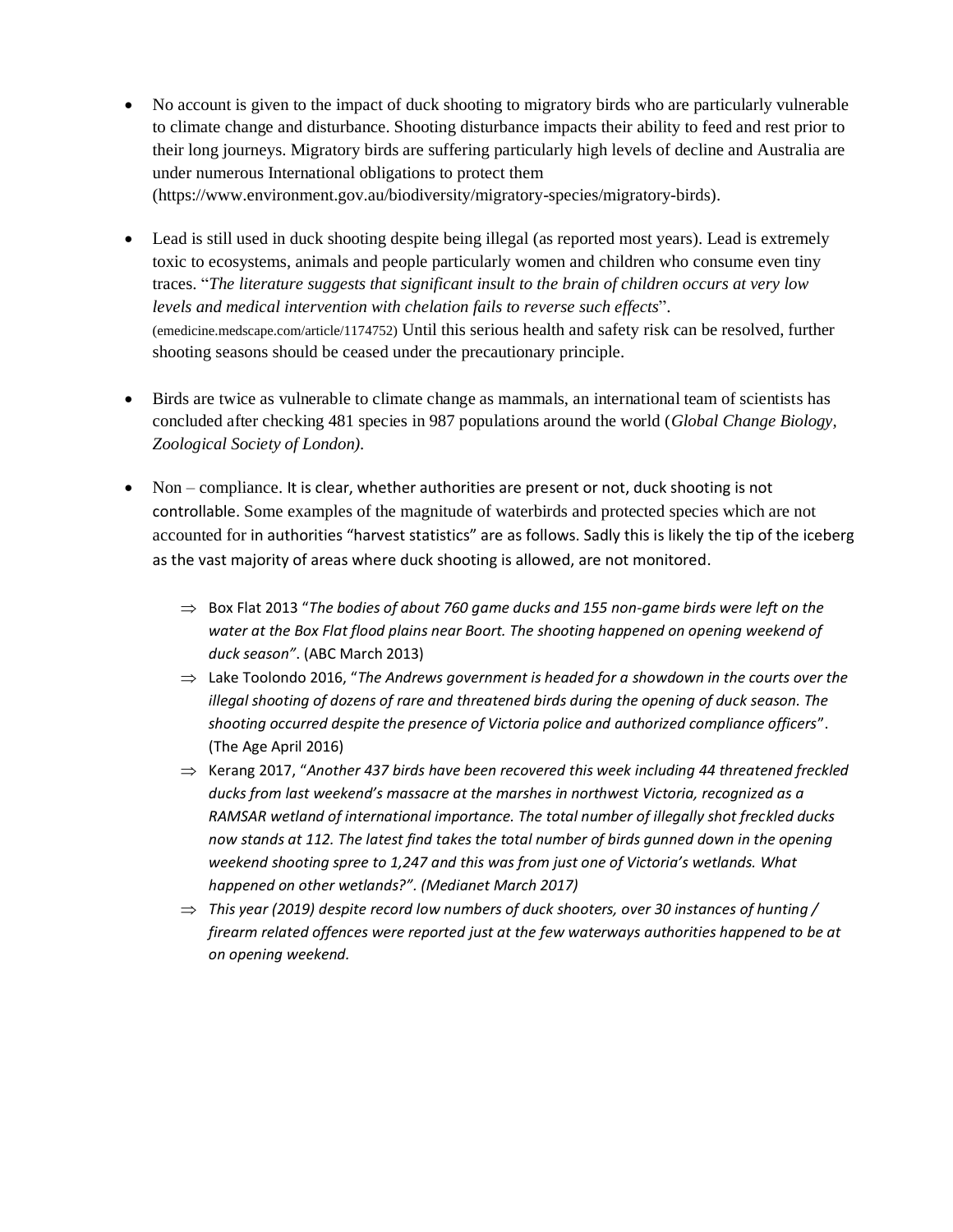

These photos show the reality faced by rural families and tourists during and after duck shooting.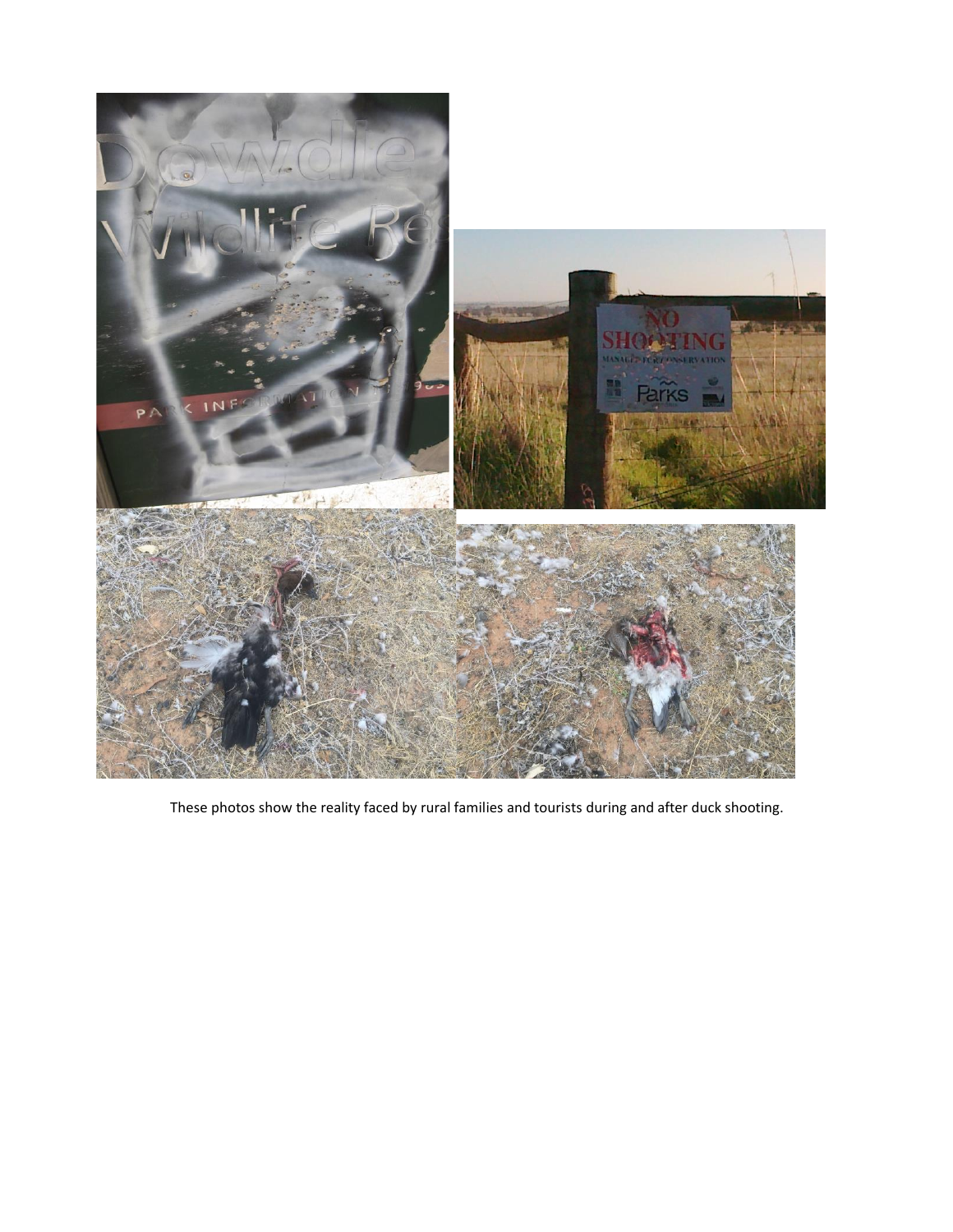#### Insufficient Regulation and Monitoring.

According to Arthur Rylah Hunters Bag Survey Reports;

- In 2017 hunters' bags were checked at only 31 wetlands (out of thousands) "with some level of coverage". Only a handful of wetlands were checked by GMA for wounded / unretrieved birds. Even just at these few, 18 birds were found including 9 dead swans and 2 dead pelicans.
- In 2018 bags were checked at only 19 wetlands and only one wetland was checked for wounded / unretrieved birds.
- In 2019 no wetlands were checked for wounded / unretrieved birds.



Birds left behind after duck shooting; including penguin, musk duck and pied cormorant (protected species). Picture Kim Wormald.

In both the 2017 and 2018 reports, Arthur Rylah Institute clearly state that "Estimating the daily take is an important component of assessing the impact of the duck season on populations of game bird species" and that the survey "needs to include a larger number of wetlands, more evenly spread across the State". This advice has not been heeded.

**GMA reported 1300 duck shooters were at the waterways they monitored on opening weekend. Latest figures however report 10,000 duck shooters were active on opening weekend. If these figures are correct, it shows the magnitude of the unmonitored areas and likely much larger problems associated with non-compliance which went unreported.**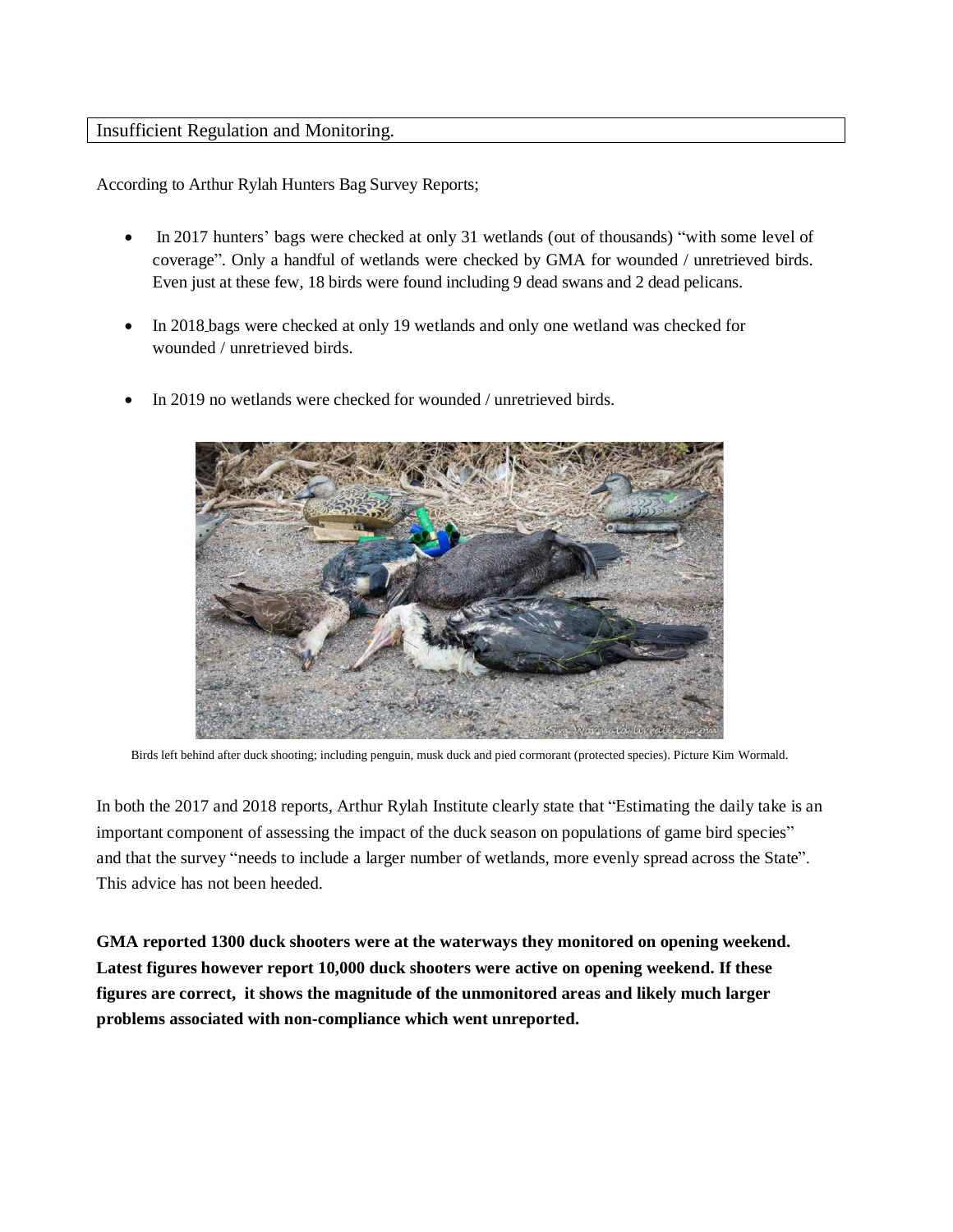### Other Relevant Considerations

The Wildlife Act was put in place over 40 years ago. Since then there has been significant change;

- Significant biodiversity loss. Of the 1870 globally threatened bird species, 75% have been adversely impacted by human activity including hunting *(State of The World's Birds 2018*). Sadly Australia is one the worst offenders in the world when it comes to general species extinction and Victoria has the highest number of threatened species by sub region in Australia. With over 45% of our bird species unique to Australia, including our native waterbird species shot each year, they require urgent protection at the few Victorian areas there is water.
- Animals have been found to be sentient beings. There is much evidence that birds feel pain, fear and sorrow. Ballistics experts advise at least one in four birds shot will not be killed outright. The cruelty involved in the nature of shotgun pellet dispersal is unavoidable and one of the main reasons other states have banned duck shooting. Until this critical aspect is rectified (important to 98% of Victorians according to Labor's *Animal Welfare Action Plan*), a further season must be halted.
- Changes in recreational interests. There is significant and growing interest in nature based activities such as walking, running and cycling (*Marsden Jacob 2016*). Bushwalking #8 in Ausport's latest Top 20 (hunting didn't rate) is a popular activity for tourists (*Tourism Research Australia Visitor surveys*). These activities are hampered by duck shooting occurring in the same vicinity.
- Duck shooter numbers are declining and now make up less than 0.38 of one percent of the population. Around half this tiny number are inactive.



• Rural economic pressure. Agriculture is becoming less reliable due to climate change and market price fluctuations. Manufacturing is similarly unpredictable. Rural Victoria must look to a new economic solution or face continuing financial decline (Auditor General's *Report followed by SGS Economics and Planning 2016 and 2018*). The solution is nature based tourism.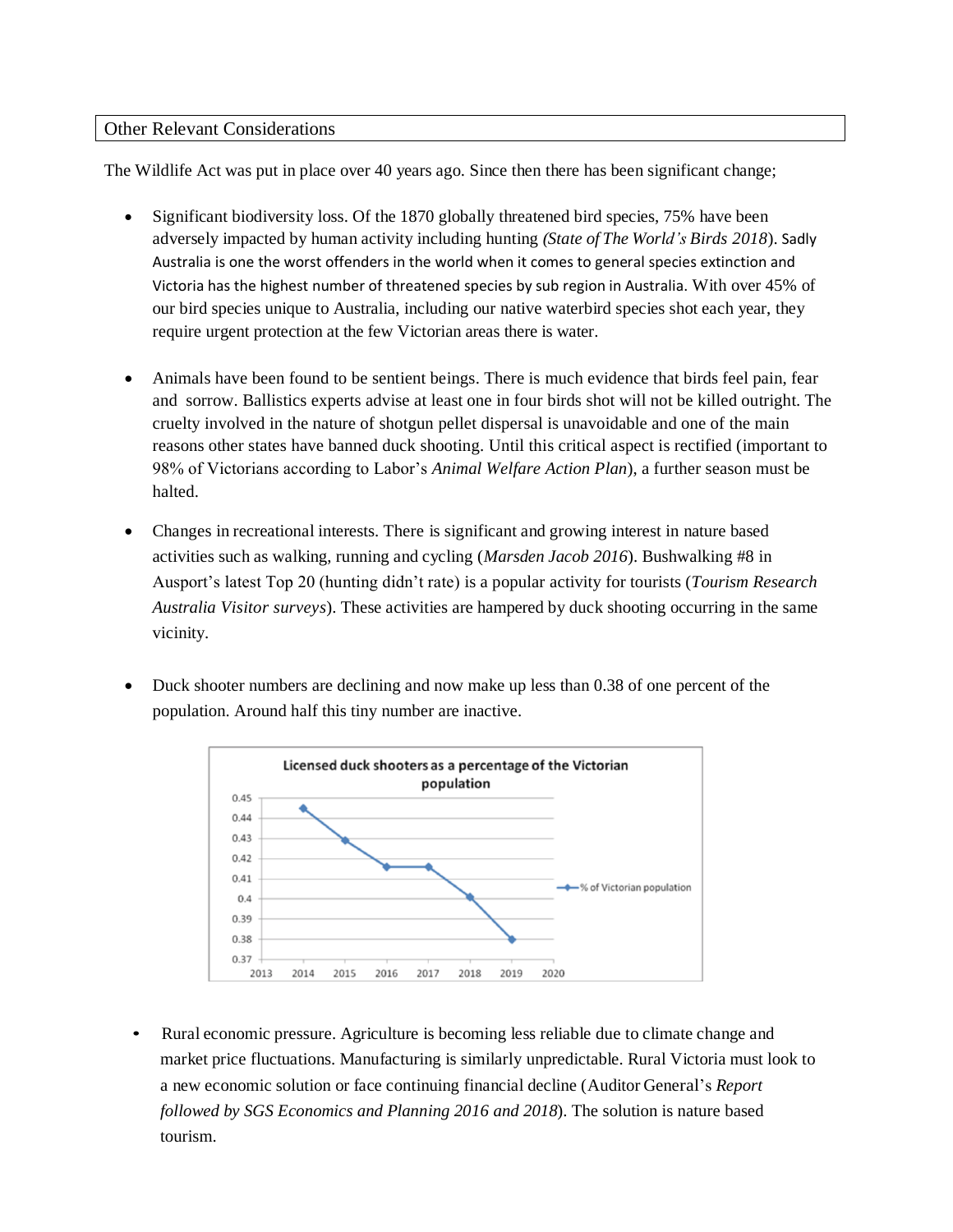• Tourism contributes more to the Australian economy than agriculture (agriculture, forestry and fishing), employs 1 in 19 Australians and supports 1 in 8 businesses and for the fifth consecutive year, real growth in tourism GDP has outpaced national GDP growth (Tourism Satellite Account). Nature based tourism is the fastest growing component (Tourism and Transport Forum 2017) bringing jobs and cash with it. Sadly, whilst many Victorian rural communities are rich in birdlife and wetland habitats which could attract the growing numbers of nature- based tourists, only 16% of would-be holiday makers are not deterred by shooting (The Australia Institute 2012).

Consider Gannawarra with its 14% structural unemployment rate and high take up of social security. The Kerang RAMSAR wetlands of international importance could be a tourism mecca providing much needed jobs and revenue if it weren't for duck shooting.

• Rural population increases require safety considerations and jobs. More people now live around waterways where shooting takes place. Aside from having the right to safe and peaceful enjoyment of their properties, nature based activities and tourism- already worth \$7.4 billion and 71,000 jobs to Victoria *(Marsden Jacob 2016)-* could provide these people with much needed opportunities.

**As rural communities have expanded, no consideration has been afforded those who live near waterways, of noise pollution or impacts to children, animals and livelihoods of duck shooting in close proximity.**

| Conclusion |  |
|------------|--|
|            |  |

**Based on the significant continued long term decline of native waterbird indices, the hotter and drier environmental pressures set to continue and the inability to control duck shooting, the 2020 season must be closed.**

This is notwithstanding the lack of risk assessments of the impacts to rural communities.

Thank you for allowing us to comment. We hope to see a sensible recommendation by GMA to close the 2020 season based on the overwhelming facts and evidence.

#### Regional Victorians Opposed to Duck Shooting Inc.

*Regional Victorians Opposed to Duck Shooting Inc. are a not for profit association incorporated in April 2018. Now with over 4000 supporters, consisting largely of those who live or work around Victorian waterways and are directly adversely impacted by duck shooting, our purpose remains, to bring awareness of these impacts which have gone unrecognized, and to promote a better way for our waterways.* [Click here](https://vimeo.com/305921898) to see some of what rural people said.